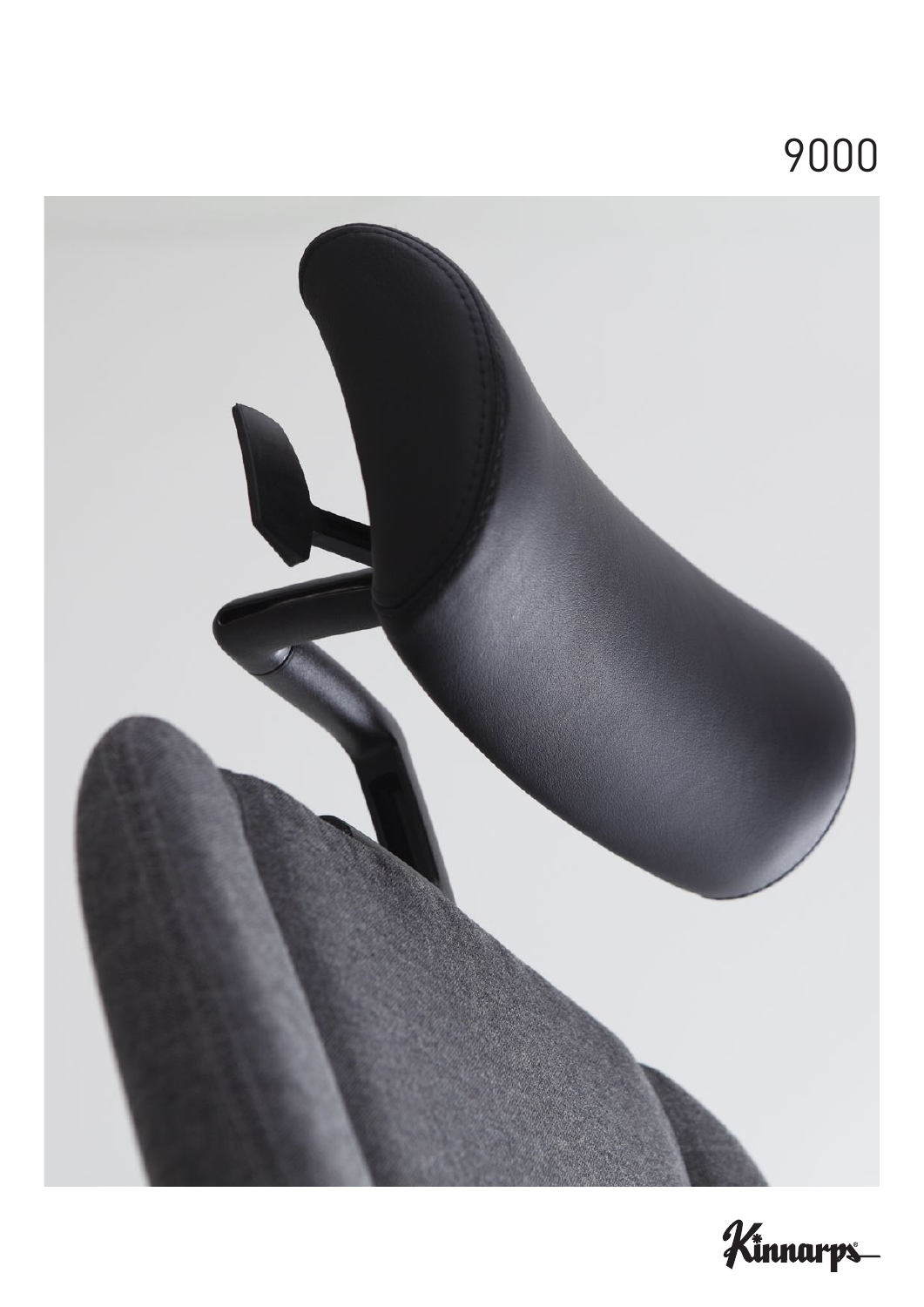## 9000

An advanced and ergonomically correct desk chair featuring Kinnarps' cutting-edge development – the Kinnarps ComfortControl®, a control panel on each side, allowing the user to fine-tune the chair whilst seated and create the perfect seating position. The 9000 can be combined with three different seats and four different backs to match different tastes and requirements. The chair is also available with the additional Sport or Advance options, taking the comfort of the chair to a new level. The 9000 family also includes visitor and conference chairs.

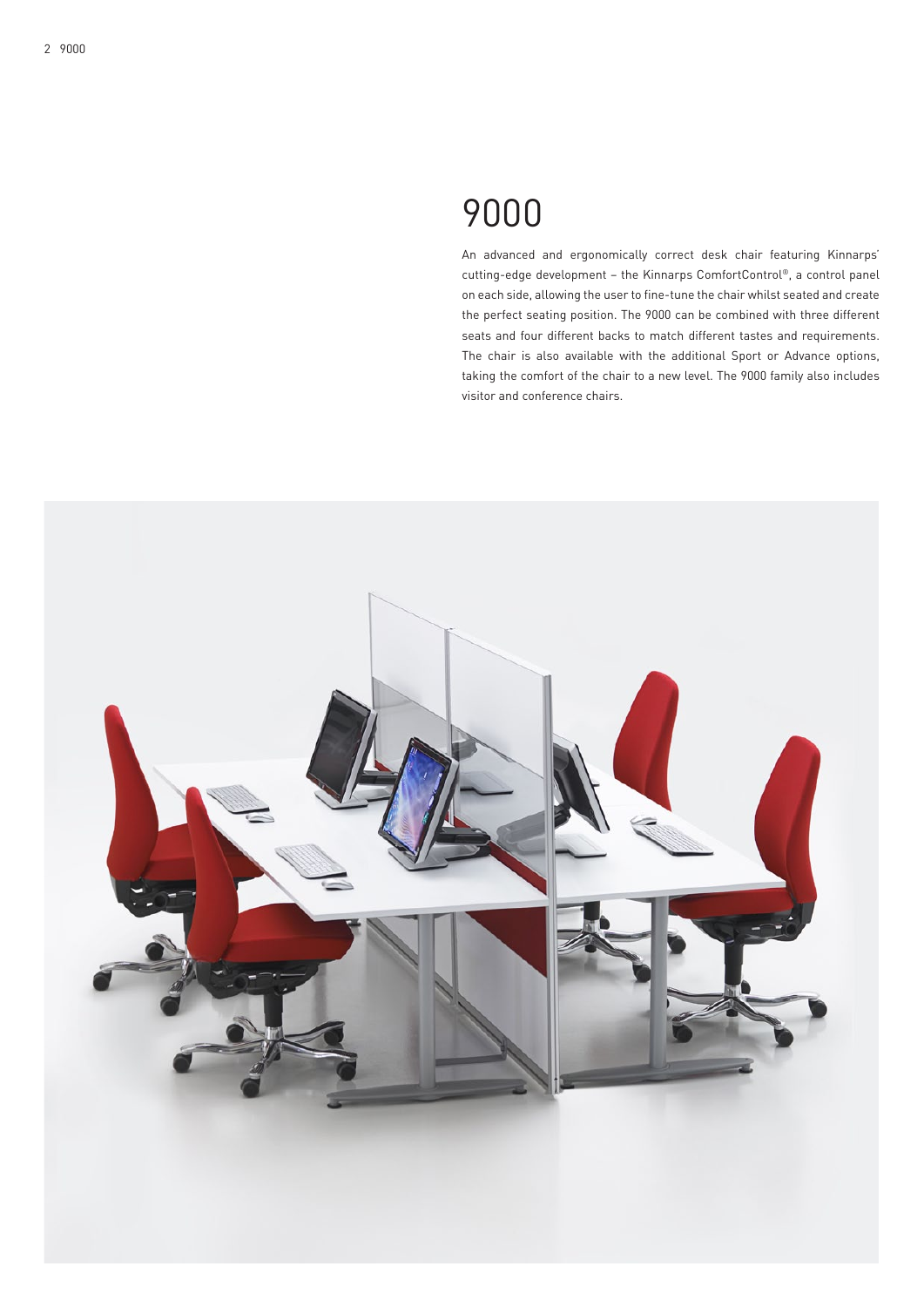### FUNCTIONS AND OPTIONS





#### HEADREST OPTIONAL

The anatomic headrest N1 is available as option for all versions of 9000 and can be fitted later on chairs already delivered. The headrest has a three-joint function which you can easily control with one turn of the hand. This means a gradual adjustment option in height as well as in depth and angle.

#### DYNAMIC ARMRESTS

Apart from ordinary adjustable armrests (Armrest 2), desk chair 9000 can be equipped with a wider variant filled with TechnoGel®. The armrest is arched to provide maximum support and relief without locking the arm in one fixed position. Armrest option 4 is also adjustable in depth and in angle towards the body.

#### FIVE-STAR BASE WITH FOOTREST

Most of us rest our feet from time to time on the chair's five-star base. With our textured pattern, the foot gets a better hold and the five-star base keeps its good looks. In addition to black the five-star bases are available in silver or polished aluminium.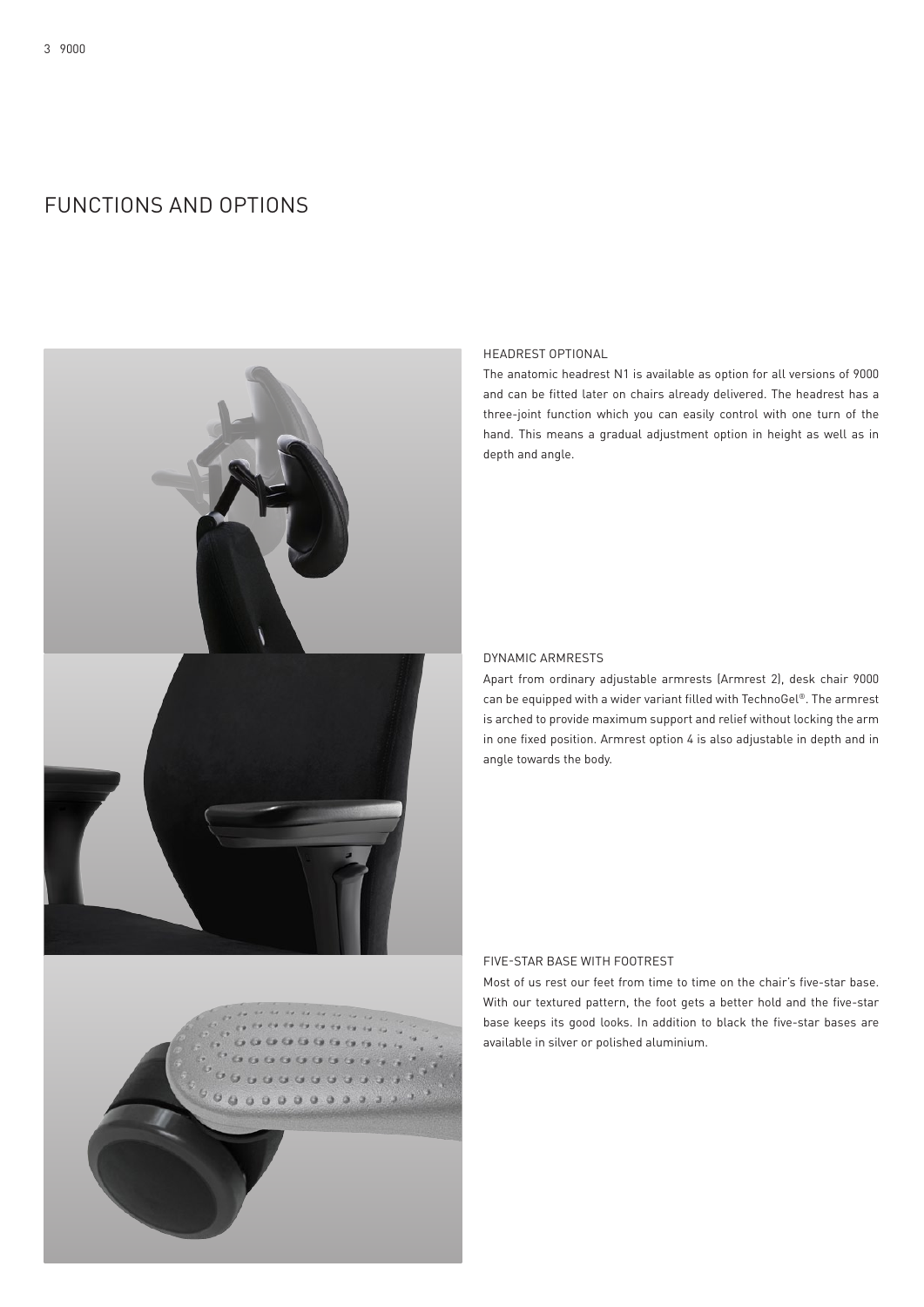

Surf onto: www.kinnarpscomfortcontrol.com and let us guide you on how to adjust the chair in the best possible way. You will also find some clever tips on how to make your workstation more comfortable.

#### TILT BACK

The adjustable tilt back can be adapted precisely to yourseating position. For maximum seating comfort, the chair back is constructed with a well-defined supporting concave design.

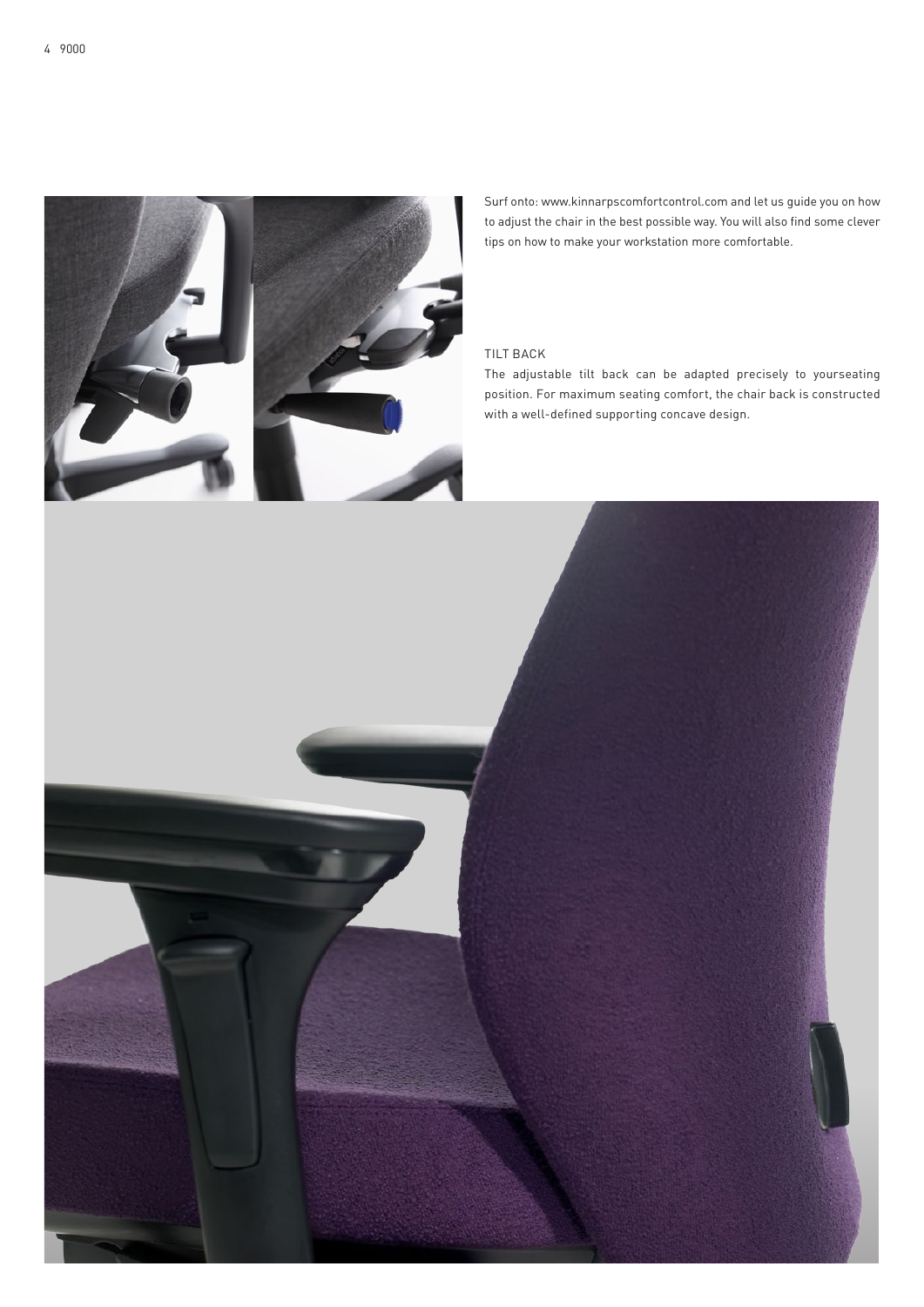

9122 9332 N1 9332 N1 9332 N2 9332 N1 9354 N1

|             | __<br>$\equiv$ | ₩       | ĨĨ      | ⇔ा      | $\supset$<br>두 | ₩               | குப     | $\trianglerighteq$ | $\mathbb{R}$ | 受 |
|-------------|----------------|---------|---------|---------|----------------|-----------------|---------|--------------------|--------------|---|
| 9110/9112   | 440            | 390-470 | 400-530 | 430-550 | $\circ$        | $-$ / $\bullet$ | 180-310 | $\bullet$          | $\bullet$    |   |
| 9114        | 440            | 390-470 | 400-530 | 430-550 | $\circ$        | $\bullet$       | 190-310 | $\bullet$          | ٠            |   |
| 9120 / 9122 | 440            | 390-470 | 400-530 | 430-550 | $\circ$        | $-$ / $\bullet$ | 180-310 | $\bullet$          | ٠            |   |
| 9124        | 440            | 390-470 | 400-530 | 430-550 | $\circ$        | $\bullet$       | 190-310 | $\bullet$          | ٠            |   |
| 9330 / 9332 | 440            | 400-480 | 400-530 | 430-550 | $\circ$        | $-$ / $\bullet$ | 180-310 | $\bullet$          |              |   |
| 9334        | 440            | 400-480 | 400-530 | 430-550 | $\circ$        | $\bullet$       | 190-320 | $\bullet$          | ٠            |   |
| 9550 / 9552 | 490            | 420-520 | 400-530 | 430-550 | $\circ$        | $-$ / $\bullet$ | 180-310 | $\bullet$          | ٠            |   |
| 9554        | 490            | 420-520 | 400-530 | 430-550 | $\circ$        | $\bullet$       | 190-320 | $\bullet$          |              |   |

#### 9000 – DESK CHAIR

**MECHANISM** Kinnarps ComfortControl™ combined FreeFloat-mechanism and Synchron-mechanism with gradually adjustable/lockable functions: tilt, back angle, tilting resistance, sitting height, seat depth, backrest height. The SafeBack® function. **SEAT** Adjustable seat angle with forward position, adjustable sitting height (gas spring), adjustable seat depth. Options seat 3 and 5: comfort zone Sport or Advance. Contrasting upholstery in three versions. **BACK** Adjustable backrest height, adjustable backrest angle. Options back 3 and 5: contrasting upholstery in three versions. **PADDING** Polyether. **HEADREST** Options: three elements, adjustable with one-hand grip for height, depth and angle, N1. **ARMRESTS** Options: type 2 with armrest pad; 240 x 90 mm in black polyurethane, adjustable in height (180-310 mm) and width (40 mm/side). Type 4 (dynamic) with armrest pad 250 x 110 mm in mtrl TechnoGel®, adjustable in height (190-320 mm), width (395–515 mm in comb. with seat/back 1 and 5, 415–515 mm in comb. with seat/back 3), depth (100 mm) and angle (15°). **FIVE-STAR BASE** Plastic five-star base (black) with 5 castors for hard and soft flooring. Silver or polished aluminium five-star base, glide. **OTHER OPTIONS** Single or double footring. Extended gas spring (KGAS80: sitting height 480–670 mm, KGAS190: sitting height 590–860 mm). Styling: polished finish on selected elements. **BELONGS TO FAMILY** Armchair 9000[cv], conference chair Monroe. **UNIT** mm. **DESIGN** Johan Larsvall, Torbjörn Höjer.